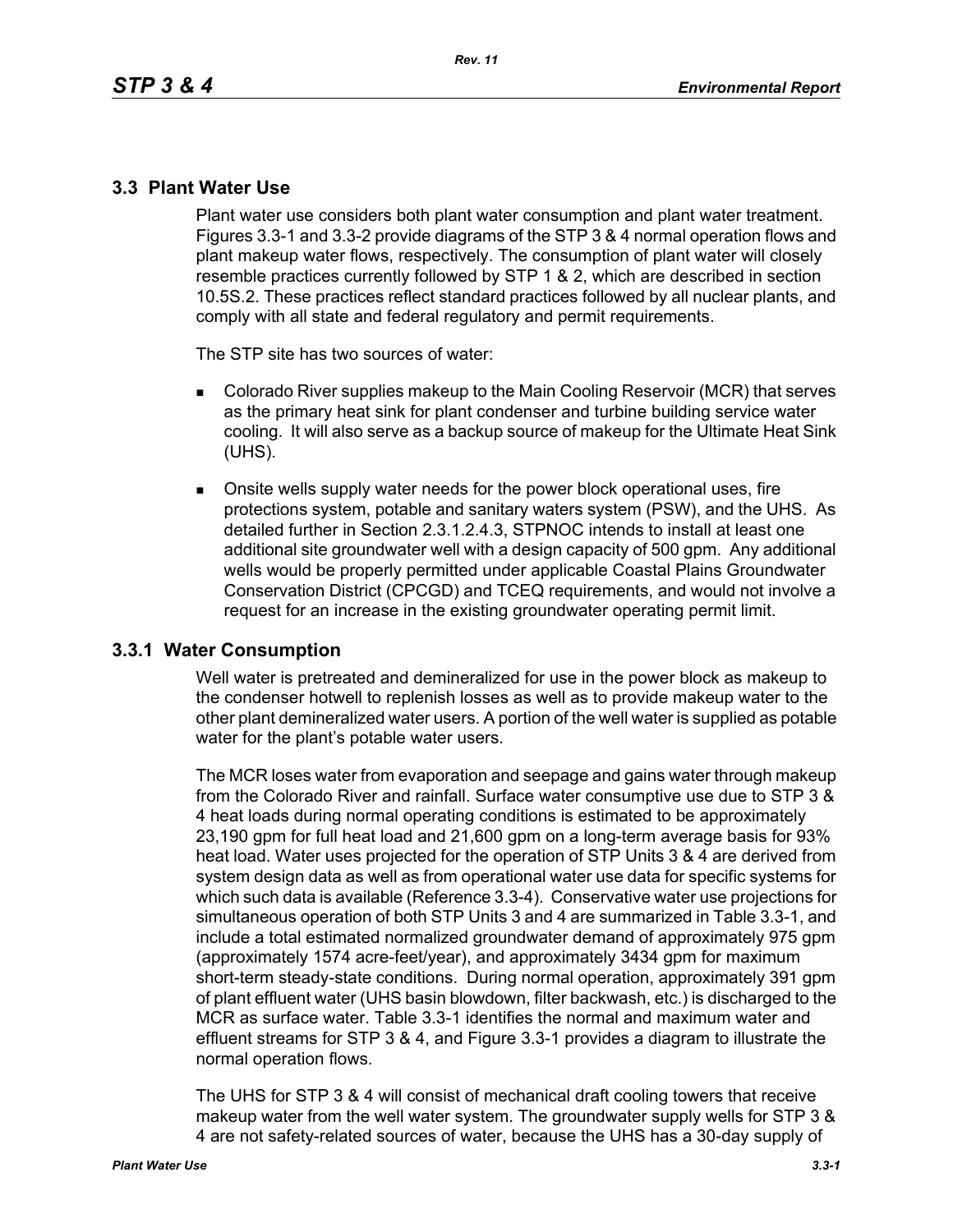water, which is sufficient for plant shutdown without a supplementary water source. During normal operation, the UHS will be evaporating an expected 566 gpm (2 units) of water, causing an increase in UHS basin water total dissolved solids. Water from the UHS is blown down to the MCR to keep the total dissolved solids at acceptable levels, with the discharged water to be made up from the onsite well water system.

Table 3.3-1 provides the normal and maximum flow rates for STP 3 & 4 systems that use surface water or groundwater. Table 3.3-1 envelops the water consumption during periods of minimum water availability and average plant operation by month for STP 3 & 4 only.

STP 1 & 2 water usage can be seen in Reference 3.3-2. The cumulative impacts can be seen in section 10.5S.2. Figures 3.3-1 and 3.3-2 show the plant makeup flows including potable water, demineralized water, and the UHS. The figures also show plant waste streams including treated radwaste effluents, treated sanitary wastes and low-volume wastes, which consist of reverse osmosis reject, filter backwash waste, oil/water separator effluent, and miscellaneous drains. The normal values listed in Table 3.3-1 are the expected flow values during normal plant operation at full load and the maximum values are those expected during outages and abnormal conditions such as emergency, hot standby, hot standby with loss of AC or shutdown. The rate of surface water consumption shown in Table 3.3-1 is not directly related to the rates of withdrawal and discharge to the Colorado River. Withdrawal from the Colorado River depends on the river flow rate, river water quality and MCR level. Fluctuations in the makeup water availability are accommodated by the maintaining the MCR water level within an acceptable range.

The flows from the miscellaneous demineralized water drains and low-volume wastewater are released to a wastewater retention basin(s) where it will be sampled prior to discharge. The water will be sent to a discharge line and discharged to the MCR. The treated liquid radwaste effluent and sanitary wastewater will be sent to the discharge line and released to the MCR.

## **3.3.2 Water Treatment**

The water treatment systems for STP 3 & 4 will be similar to those in use at the existing STP 1 & 2. Treatment systems will be required for systems supplied by groundwater, including:

- Condensate water makeup
- **UHS basin water makeup**
- **Potable water**
- Radwaste
- **Fire protection systems**

The circulating water system at STP 3 & 4 draws water from the MCR, which receives its makeup water from the Colorado River. Biocides and anti-scalant will be injected at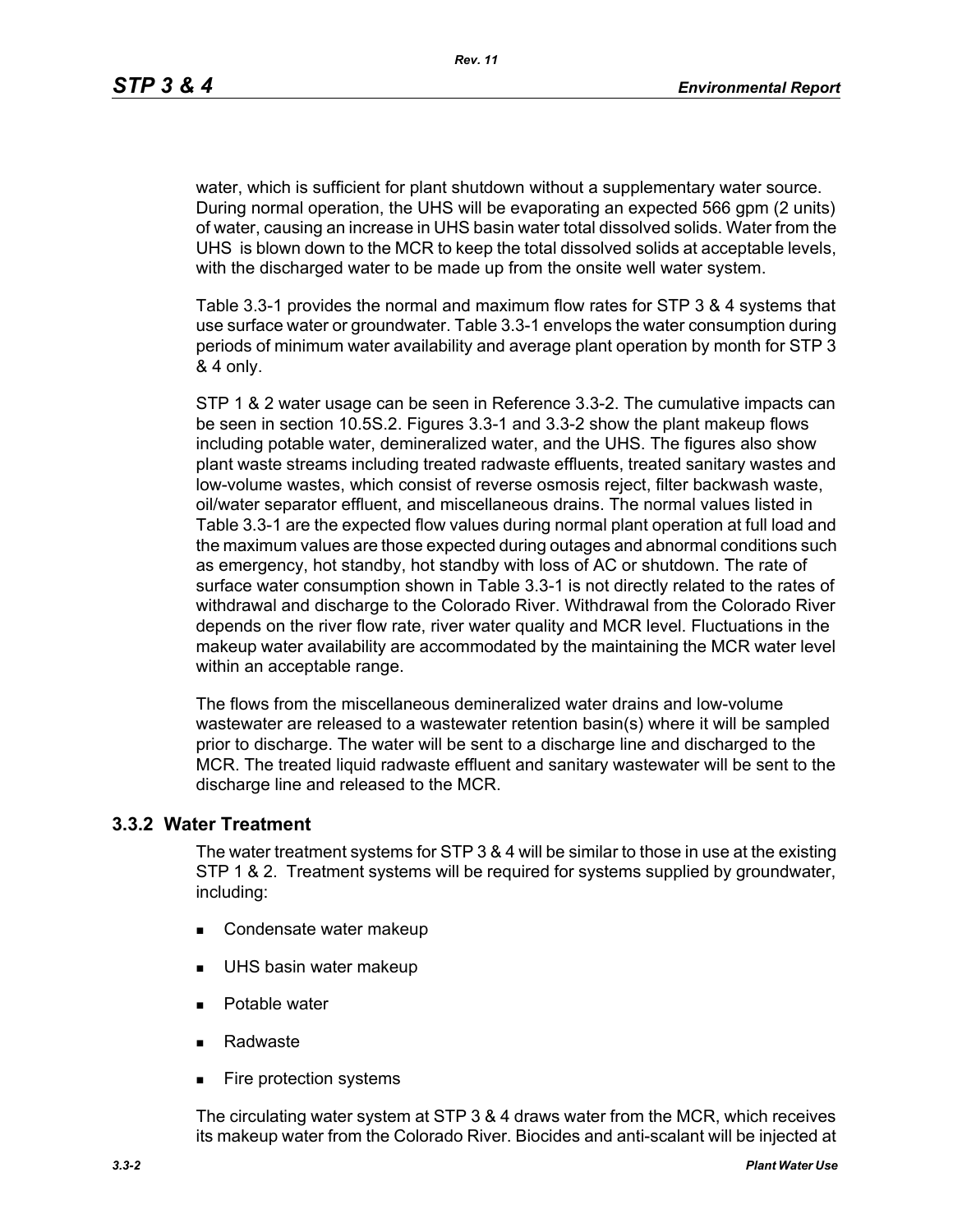the circulating water intake structure to control biofouling and scaling in the circulating water system and associated piping.

Well water is first sent to a filtration system, then chemical conditioned (including disinfection), and transported to a filtered water tank. The filters will be periodically backwashed to remove accumulated solids. The filtered water is distributed to the Fire Protection System and the Makeup Water Preparation (MWP) System.

The PSW System distributes drinking water throughout the power plant. The potable water will be distributed at low flow rates during normal plant operation. At peak times, such as refueling, the PSW will provide maximum flows of approximately 50 gpm per unit. The PSW is sized to provide instantaneous flows of up to 200 gpm per unit for short time periods. Potable water peak demands are expected during plant outages due to high plant population.

Demineralized water for plant uses is produced by the MWP System (See Figure 3.3- 2). Water is treated by filtration, reverse osmosis, and mixed bed demineralization processes. The MWP System is designed to reduce suspended and dissolved solids, organics, and colloidal particles present in the well water. Before the reverse osmosis system, a water softener system or a combination of sulfuric acid and sodium hexametaphosphate will be added to control fouling. Sodium hydroxide is added to the first pass permeate of the reverse osmosis system to adjust the pH to improve dissolved solids rejection in the second pass. Chemical addition quantities are proportional to water quality and will be added as needed to provide proper water chemistry. The demineralizers will provide final polishing after the reverse osmosis treatment. The demineralizer resins will be regenerated offsite; therefore, no demineralizer regeneration waste will be generated on site. The waste from the filters is sent to a low-volume waste sump and eventually discharged to the MCR. The MWP System will have peak demands mainly during startup and refueling outages. The MWP System provides makeup water to the Makeup Water Condensate (MUWC) System and Makeup Water Purifier (MUWP) System (See Figure 3.3-2). After filling the systems initially, small quantities of water will be required continuously to replace leakage and drainage from various systems within the power block (See Figure 3.3-2).

The MWP System will meet the demineralized water demand for STP 3 & 4 under normal and maximum operating conditions. Table 3.3-1 indicates the estimated demineralized water demand for both units under normal operating and maximum short-term steady-state conditions. These demineralized water demand projections are based on actual operational water use data for similarly designed systems (Reference 3.3-4), and are well bounded by MWP System capacity. Specifically, operating with a single reverse osmosis train running in a two-pass series configuration, the MWP System has the capacity to provide up to approximately 200 gpm of demineralized water. The MWP System is sized to provide a continuous maximum flow of approximately 500 gpm of demineralized water.

The MWP System sizing is based on meeting maximum flow conditions with four reverse osmosis units. In the normal mode, the reverse osmosis units will be configured as two parallel reverse osmosis trains with each reverse osmosis train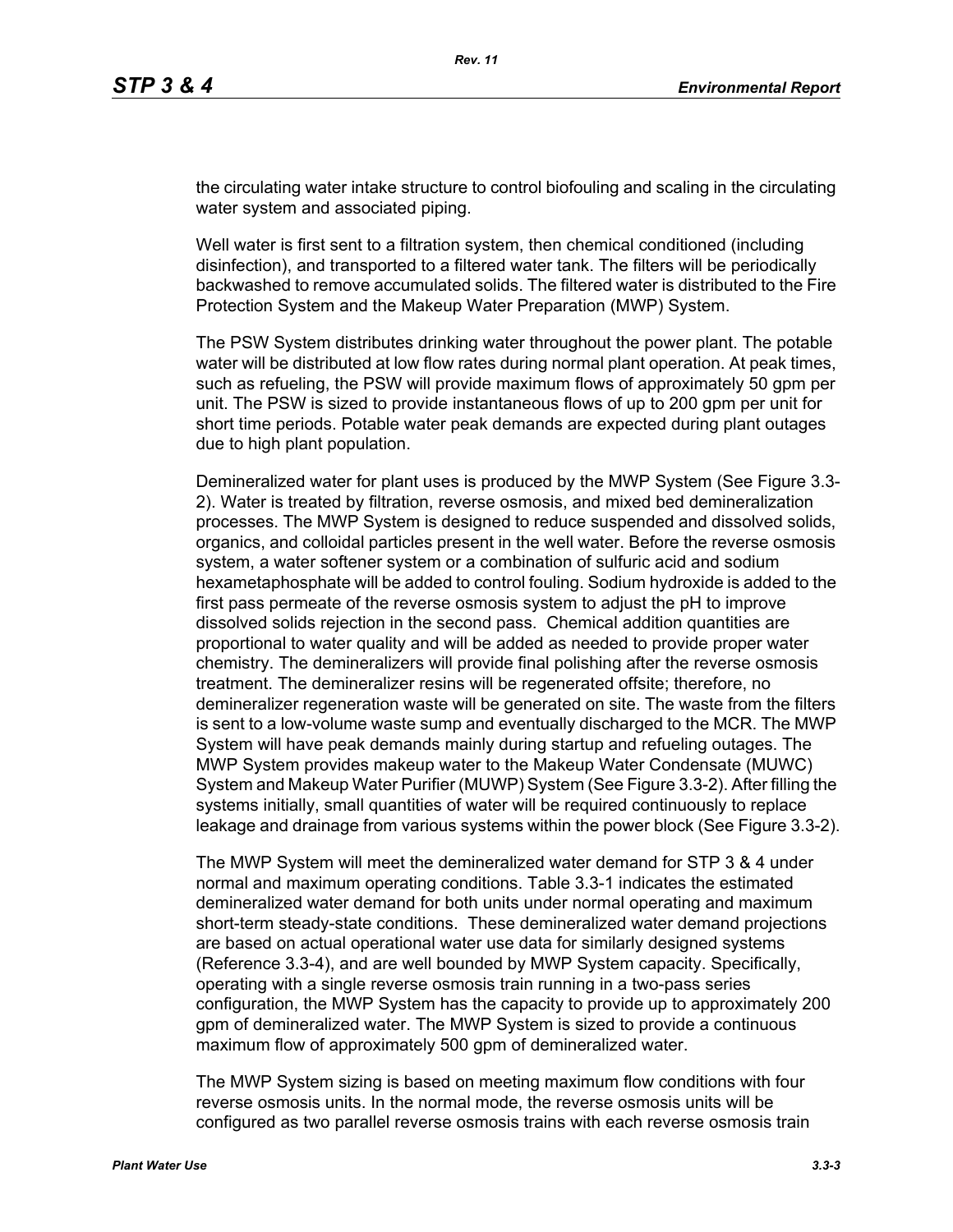*Rev. 11*

consisting of two reverse osmosis units in series (as a two-pass reverse osmosis configuration) to produce up to 400 gpm total demineralized water. The four reverse osmosis units will have the capability to be configured as four parallel single-pass reverse osmosis trains to produce instantaneous flows up to approximately 800 gpm total demineralized water for short time periods.

The MUWC System and the MUWP System both receive water from the MWP System. The MUWC System provides condensate quality water for both normal and emergency operations.

The MUWP System provides makeup water to the following (Reference 3.3-1):

- Condensate Storage Tank
- Reactor Building Cooling Water System
- **Turbine Building Cooling Water System**
- **Diesel Generator Cooling Water System**
- **Liquid Radwaste System**
- **Standby Liquid Control Tank**
- **Decontamination Station**
- Plant Chilled Water Systems
- **Plant Laboratories**
- **Duries** Other Miscellaneous Uses
- The MUWC System supports the following (Reference 3.3-1):
- **Main Condenser Hotwell**
- Liquid Radwaste System
- **Residual Heat Removal System Flushing**
- **High-Pressure Core Flooder System charging and flushing**
- Reactor Core Isolation Cooling System charging and flushing
- **Fuel Pool Skimmer Surge Tanks**
- **EXEC** Cleanup System Phase Separators and Cleanup System Filter Demineralizer
- **Condensate Filter and Demineralizer**
- Other Miscellaneous Uses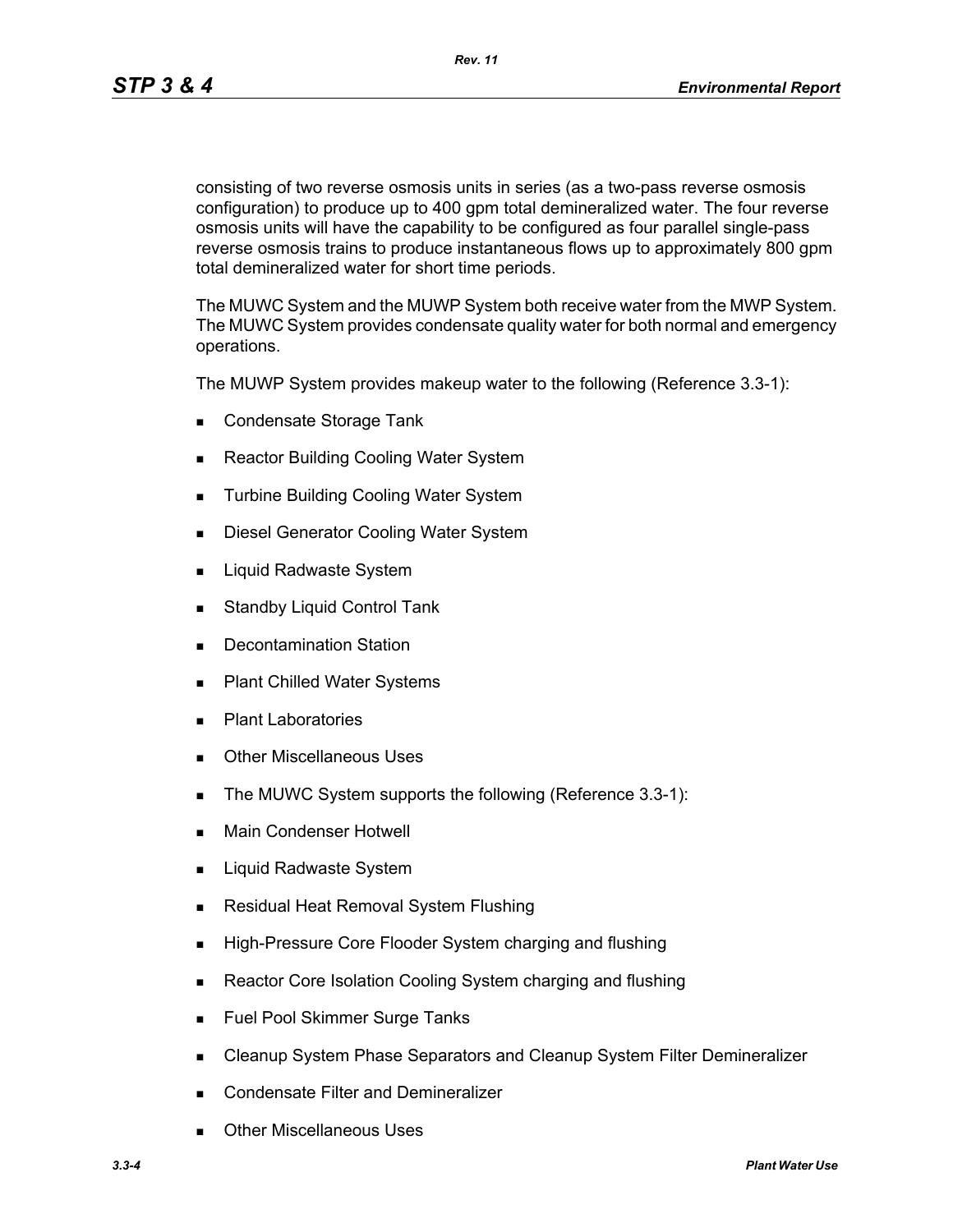Discharges from the systems using demineralized water for makeup are routed to plant sumps, non-radioactive drains, or the liquid radwaste system before discharge.

The MUWC System and the MUWP System interface with the systems stated above but are not limited to only these systems. Most of these systems are closed looped; therefore, makeup will only need to be provided when water levels become low.

# **3.3.3 References**

- 3.3-1 ABWR Design Control Document, GE Nuclear Energy, Revision 4, March 1997.
- 3.3-2 South Texas Project Units 1 and 2 Environmental Report Amendment 10, July 16, 1987.
- 3.3-3 Texas Commission on Environmental Quality, Permit to Discharge Wastes under Provisions of Section 402 of the Clean Water Act and Chapter 26 of the Texas Water Code-Texas Pollutant Discharge Elimination System (TPDES) Permit No. WQ0001908000, Austin, Texas, July 21, 2005.
- 3.3-4 Plant Water Balance," Fluor Nuclear Power Calculation No. U7-SITE-G-CALC-DESN-2001.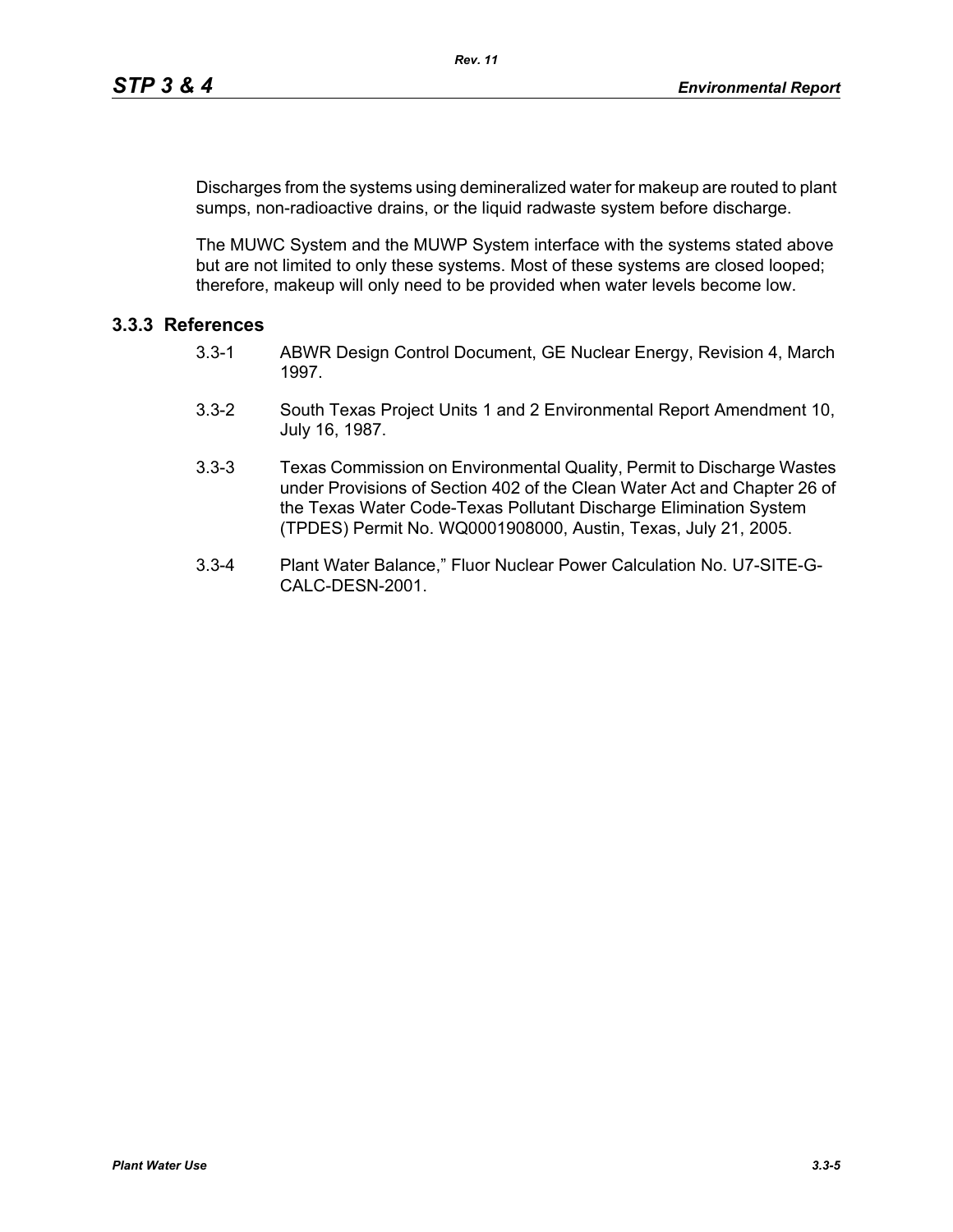|                |                                                      |                     | <b>Maximum</b>      |                 |
|----------------|------------------------------------------------------|---------------------|---------------------|-----------------|
| <b>Stream</b>  | <b>Stream Description</b>                            | Normal [1]<br>(gpm) | [1, 2, 7]<br>(gpm)  | <b>Comments</b> |
|                | <b>Groundwater (Well) Streams</b>                    |                     |                     |                 |
| $\overline{2}$ | Plant Well Water Demand                              | 975                 | 3434                | $[11]$          |
| 8              | Well Water Demand for UHS System Makeup              | 885                 | 3,203               | $[11]$          |
| 4              | <b>UHS Tower Evaporation</b>                         | 566                 | 2,122               |                 |
| 5              | <b>UHS Tower Blowdown</b>                            | 290                 | 1,058               | $[4]$           |
| 6              | <b>UHS Tower Circulating Water Flow</b>              | 85,590              | 128,400             |                 |
| $\overline{7}$ | <b>UHS Tower Drift</b>                               | 5                   | 10                  | $[3]$           |
| 13             | <b>UHS Seepage</b>                                   | 24                  | 13                  |                 |
| 1              | Well Water for Power Plant Makeup/Use                | 50                  | 91                  | [6]             |
| 15             | Potable Water                                        | 40                  | 40                  |                 |
| 16             | <b>Sanitary Waste</b>                                | 40                  | 40                  |                 |
| 19             | <b>Filter Effluent</b>                               | 50                  | 91                  |                 |
| 20             | Filter Backwash Water                                | 3                   | 5                   |                 |
| 21             | Filter Backwash Waste                                | 3                   | 5                   |                 |
| 27             | Demineralized Water to Various Users                 | 22                  | 48                  | [8]             |
| 22             | Reverse Osmosis Influent                             | 33                  | 72                  |                 |
| 23             | <b>Reverse Osmosis Effluent</b>                      | 22                  | 48                  |                 |
| 24             | Reverse Osmosis Reject                               | 11                  | 24                  |                 |
| 26             | <b>Mixed Bed Effluent</b>                            | 22                  | 48                  |                 |
| 34             | Liquid Radwaste Treatment Influent                   | 28                  | 60                  |                 |
| 30             | Fire Water System Makeup                             | 10                  | 10                  |                 |
| 32             | Oil/Water Separator Influent                         | 15                  | 15                  |                 |
| 28             | Equipment/Floor Washdown                             | 5                   | 5                   |                 |
| 39             | <b>Consumptive Losses</b>                            | 17                  | 38                  |                 |
| 40             | Demineralized Users Miscellaneous Drains<br>Influent | 5                   | 10                  |                 |
| 42             | Startup/Flush Pond                                   | 0                   | 0                   | [5]             |
|                | <b>MCR Streams</b>                                   |                     |                     |                 |
| 9              | MCR Forced Evaporation from STP 3 & 4                | 23,190              | 49,000              | $[12]$          |
| 11             | <b>MCR Circulating Water Flow</b>                    | $2.4 \times 10^{6}$ | $2.4 \times 10^{6}$ |                 |
| 12             | <b>MCR Seepage</b>                                   | O                   | 0                   | [9]             |
| 14             | <b>MCR Rainfall</b>                                  | 0                   | 0                   | $[9]$           |
| 43             | MCR Blowdown to Colorado River                       | 0                   | 138,240             | $[10]$          |
| 44             | MCR Makeup to UHS (Backup to Wells)                  | 0                   | 0                   | $[11]$          |

# **Table 3.3-1 STP 3 & 4 Water Flow Table**

*Rev. 11*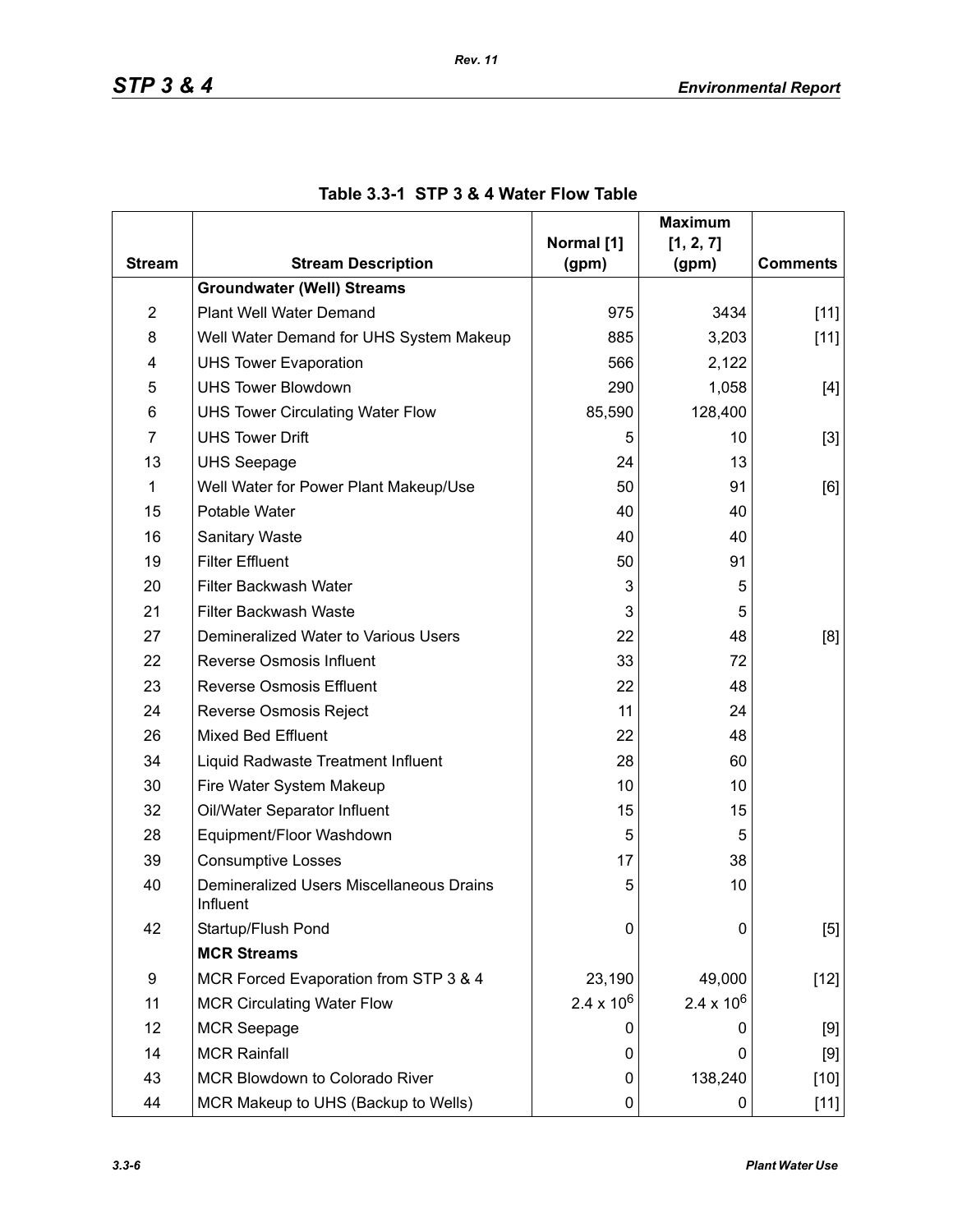|               |                                                       |                     | <b>Maximum</b>     |                 |
|---------------|-------------------------------------------------------|---------------------|--------------------|-----------------|
| <b>Stream</b> | <b>Stream Description</b>                             | Normal [1]<br>(gpm) | [1, 2, 7]<br>(gpm) | <b>Comments</b> |
|               | <b>Surface Water (Colorado River) Streams</b>         |                     |                    |                 |
| 3             | <b>Total Required River Water to MCR</b>              | 22,799              | 47,489             |                 |
| 43            | Total Discharge from MCR to River                     | 0                   | 138,240            | [10]            |
|               | <b>Plant Effluent Streams</b>                         |                     |                    |                 |
| 10            | Final Effluent Discharge Line to MCR                  | 391                 | 1,511              |                 |
| 35            | <b>Treated Liquid Radwaste</b>                        | 28                  | 260                |                 |
| 37            | Wastewater Retention Basin Discharge                  | 33                  | 53                 |                 |
| 41            | Demineralized Users Miscellaneous Drains<br>Discharge | 5                   | 10                 |                 |
| 17            | <b>Treated Sanitary Waste</b>                         | 40                  | 140                |                 |
| 36            | Total Low Volume Waste                                | 28                  | 43                 |                 |
| 29            | Equipment/Floor Washdown Waste                        | 5                   | 5                  |                 |
| 31            | Fire Water System Losses                              | 10                  | 10                 |                 |
| 33            | Oil/Water Separator Effluent                          | 15                  | 15                 |                 |
| Notes:        |                                                       |                     |                    |                 |

#### **Table 3.3-1 STP 3 & 4 Water Flow Table (Continued)**

1. The flow rate values are for STP 3 & 4.

2. These flows are not necessarily concurrent.

3. The cooling tower drifts are 0.005% of the tower circulating water flow for normal operation and 0.01% of the average tower circulating water flow for the 30 days following a design basis accident for maximum operation.

4. The UHS cooling towers are assumed operating at three cycles of concentration.

5. Startup flushes and startup pond discharge would occur only during the initial plant startup phase and potentially after unit outages when system flushes are required.

6. Makeup water for demineralized water, potable water, and fire protection water, and makeup to the UHS basin would be from site wells. The MCR makeup will be from the Colorado River.

7. Maximum evaporation from the UHS towers would occur during emergency, hot standby, hot standby with loss of AC, or shutdown conditions. All other maximum flows are during the power block peak demands for makeup water.

8. For the normal condition, the reverse osmosis system is operating in a two-pass configuration, in maximum conditions the reverse osmosis is operating in a single-pass parallel configuration.

9. The rainfall and seepage have been taken to be 0 gpm because STP 1 & 2 has already taken rainfall and seepage in consideration for its plant water balance (Reference 3.3-2). The addition of STP 3 & 4 has no impact on rainfall and insignificant impact on the seepage rates.

10. The MCR has the ability to discharge water to the Colorado River at rates up to a maximum of 138,240 gpm (200 million gallons per day) in accordance with the existing Texas Pollutant Discharge Elimination System (TPDES) permit (Reference 3.3-3). The MCR has been blowndown infrequently during the past 20 years. Makeup water to the MCR during periods of blowdown evolution is not considered since the makeup requirements depend on the MCR water level and river flows.

11. These maximum demands are estimated based on one unit in a planned refueling outage, and the second unit in a forced outage using worst case relative humidity. If the demand is higher than the permitted well water levels, UHS makeup for one or both units will be provided from the MCR.

12. The forced evaporation shown includes STP 3 & 4 only. The natural evaporation of the MCR is constant and is not impacted by the number of units at the STP site. The natural evaporation of the MCR is not included in the discussion of surface water consumption in section 3.3.1. The normal forced evaporation rate based on a 93% load factor on a long-term basis is 21,600 gpm. The maximum forced evaporation rate is the daily maximum value based on a 100% load factor.

13. Minimum water availability has no impact on the water balance for STP 3 & 4. The MCR accommodates fluctuations in makeup water availability. Change in the MCR level does not significantly impact the evaporation.

14. Details on groundwater sources and construction requirements for plant water use are discussed in Sections 2.3, 4.2, and 3.9S. Information regarding STP 1 & 2 plant water use can be found in Reference 3.3-2.

15. The normal value is based on subtracting the normal effluent plant discharge to the MCR from the normal forced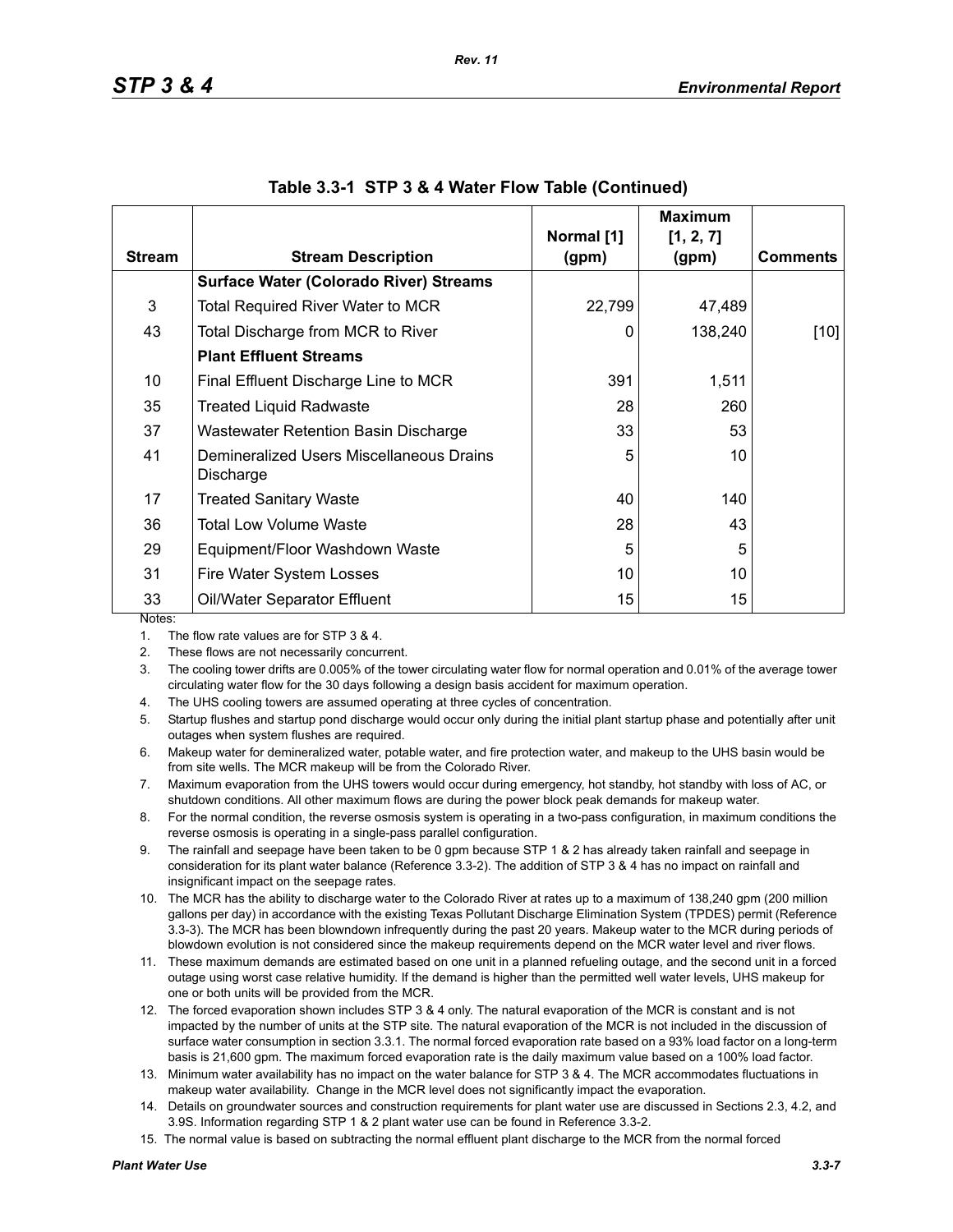evaporation based on a 100% load factor. The maximum value is based on the average from the annual limit of consumptive use, which is 80,125 acre-ft/year, in accordance with the Certificate of Adjudication 14-5437 of the Texas Water Commission.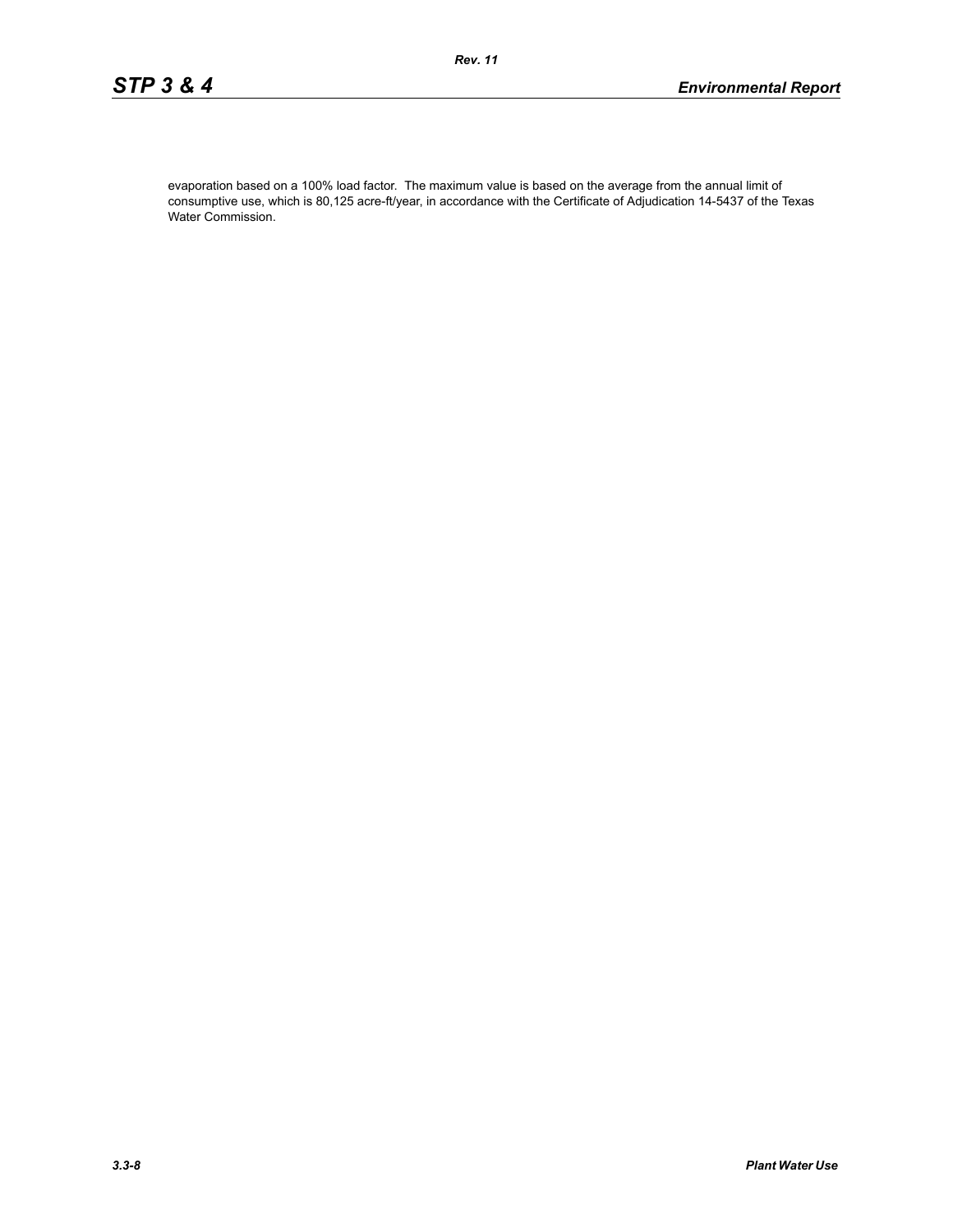

*STP 3 & 4*